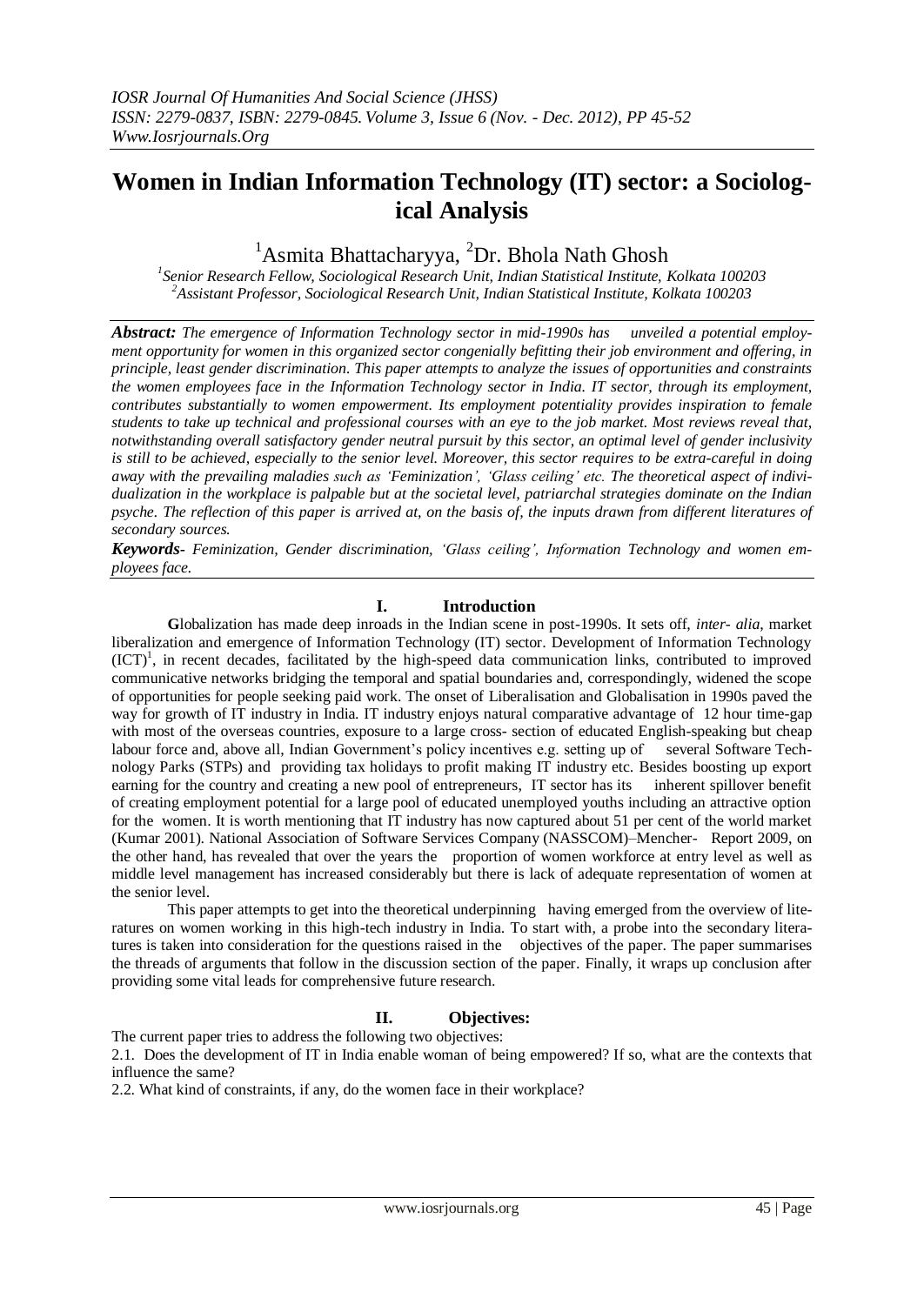# **III. Literature Review**

#### **3.1 Opportunities provided for women by IT**

The secondary literatures used, as the source of discussion, to outline the opportunities that IT sector has created for women employees and to gauge the extent to which same has been materialised/percolated to the beneficiaries.

 *Employment opportunities in IT Sector:* The Indian IT-BPO industry has emerged as the largest private sector employer in the country with direct employment of about 2.23 million professionals. The percentage of female employees, over the years, has steadily increased from 35% in 2006 to 36% in 2008 at the junior level (NASSCOM-Mencher, 2009).

The important factors that encourage women workforce to participate in IT sector are for embracing a white-collar job with comparatively high salary, easy international mobility, gender-neutral policy based on knowledge-centric skills possession, flexible work routine and physically less demanding work process in comfortable indoor work- environment (Kumar 2001; Upadhya 2006; Shanker 2008).

The gateway of getting into this sector is through higher and technical education. As such, growing female participation rate in this sector has raised the claim that it has encouraged women into professional, technical and higher education. High employment potentiality in this industry inspired a large number of girls to go for professional education, especially for the computer engineering courses. It transpires from the NASSCOM-Mencher, 2009 report that only 5 to 8 per cent of female engineering graduates were in the IT industry during 1980s whereas this figure has shot up drastically to 20 to 30 per cent currently.

The studies of different social effects on the participation of women workforce in IT industry located in Delhi and Bangalore are being discussed. Kelkar *et al.* 2002 observed that women working in this sector become socially mobile to live in other cities away from their male relatives and families for the sake of their jobs. They no longer constrain themselves to opt for jobs which are near to their home town alone. Direct opportunities offered by the IT industry for advancement of women"s careers increases the agency i.e. they take decisions of their own and within limited terms. Kelkar and Nathan (2002) observe that the effects of women"s entry into the IT Sector have augmented their household income enlarging their bargaining power within the households. Besides, larger quantum of work participation rate among the women furthers their social mobility. In IT sector, Individualisation capacities are enhanced as the women employees need to make decisions very often on their own and that too instantly, thus, offering greater scope for boosting up their agency. This, in turn, helped in redefining the traditional gender norms. The study of Clark and Sekher (2007) has drawn inference that flexibilised labour market in this high tech sector improves women employees" financial autonomy, greater mobility and their larger social acceptance in male dominated society. Like Clark *et al*. Shanker"s study (2008) asserts that IT industry is the destination of the "privileged"- young, educated, urban and upper caste with middle class family background- constitute the majority of the workforce. She further observes that women professionals have enhanced their social status in terms of having economic capital (high income, foreign travels), social capital (role model and greater prospects of marriage) and symbolic capital (prestige attached to profession).

But "*achievement*" is selective. It has not been possible for the women in the IT sector to challenge the structural inequalities and gender relations respectively at the work place and at home. As a result, an ongoing struggle brews in on them to challenge the embedded patriarchal relations and existing structural inequalities. Yet, women do not hesitate to seek constantly to balance work and domestic responsibilities with little help from their men (Kelkar and Nathan 2002; Shanker 2008).

It, therefore, raises the next part of the question as to what kind of gender relation, women in IT, face at the work-place where gender neutral and "Equal opportunity policy" are due to be followed as the Human Resource Policy.

#### **3.2 Glass Ceiling, Feminisation and associated constraints make IT a Gendered Workplace:**

Studies<sup>2</sup> underline the existence of feminisation or 'glass- ceiling'<sup>3</sup> in this industry; since the women workforce gets concentrated mostly at the lower level of job hierarchy in the IT sector. But at the senior level, women representation is only around 5 per cent. The reasons attributed to this are: (a) stereotyped female professional (b) personal sense of mid-career guilt and (c) proverbial "glass ceiling" (NASSCOM-Mencher report 2009). A small percentage of women are in the managerial position. A few women work as Software developers, Architectures, Tech leads, Consultants or Project managers whereas a bulk of them works at the lower level as testers, programmers or quality assurances and such other low-end jobs. They are, thus, paid less and have fewer channels of growth and lesser chance of going abroad. Women, thus, cluster at the lower level of jobladder leading to eminisation of certain service activities and consequential segregation. Very few women reach the higher level of managerial jobs (Kelkar *et al.* 2002; Upadhya 2006). Shanker (2008) echoed the same findings in Bangalore to the effect that women professionals were mostly concentrated at the entry and intermediate levels rather than flocking at the middle and upper ranks, thus, creating the glass-ceiling.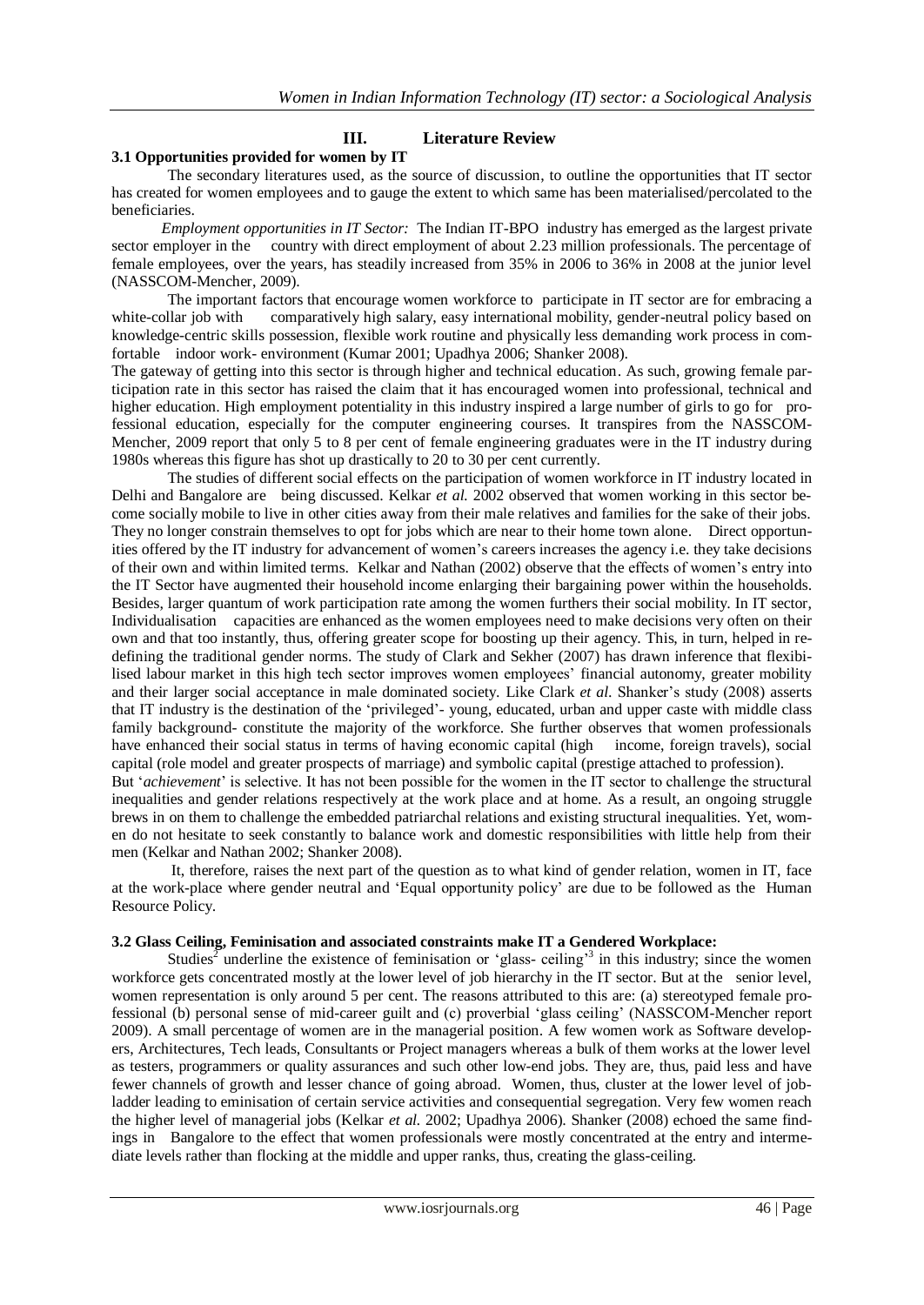Again, culturally there is persistence of gender-biased stereotypes practiced by the management for its ideological construction of women"s skills as "soft skills", being good at routine, standard and repetitive works. The notion shapes the recruitment practices. This, in turn, limits the opportunities for women's promotion. Reinforcement of gender based stereotypes creates a culturally and structurally defined glass-ceiling (Abraham 2008).

Women workforce in Information technology sector face glass-ceiling<sup>4</sup> and is not able to rise high after certain level of hierarchy as they fail to bargain for proper perks, stock options, pay scales etc. Again, usually they fail to upgrade their skills; tend to remain attached to a particular company for a longer period rather than going for job hopping thus, stick to immobility (Shanker 2008). Failure to put up late hours to build informal networking debars them from getting information on career openings (Upadhya 2006). Their career choices are constrained by distance from home, domestic responsibilities, job securities, company reputation and for other social reasons.

 The impression of "stereotypical image" for women employees on the part of recruiters, team lead and male colleagues results in marginalisation of women at the workplace especially during the time of project deadlines (Upadhya 2006); other constraining factors include recruitment and promotion filters for selection of certain "social types" (Shanker 2008), lack of mentors and want of network for women at higher position (Kelkar *et al.* 2002) etc. Non implementation of women sensitive flexi-time policy etc. further hampers promotional prospects of women software professionals (Upadhya 2006).

# **IV. Theoretical Framework:** *Prominence of Individualisation in the era of Globalisation:*

Friedman, 2006, coined Globalisation 3.0 for the period 2000 and onwards enabling individuals all over the world to become empowered as they began to realise that they had more power than ever to go global as *individuals*, had more opportunities for work and to think of themselves as individuals. This phase of Globalisation is distinctively different from Globalisation 1.0 (1492-1800) when countries get globalised with other countries for the sake of trade. Globalisation 2.0 (1800-2000),on the other hand, encompasses the period from Industrial Revolution-to Colonisation-to Multi-National Companies (MNCs) going Global.

 As we go through the literatures, we find that the Globalising forces have mediated changes at the Macro level or Societal layers; at Meso level i.e. the economic and political strata and at Micro level that includes change in identity at individual level.

**4.1 Macro level:** According to Anthony Giddens<sup>5</sup> (1991, 1994, 2000) Globalising forces have influenced the transformation of Society from traditional to modern to high modern Society. The traditional Society or preindustrial Society predominantly based on communal structures, had the "We" feeling. With the rise of modern structures and the associations based on shared interests in Modern Society, the 'We' feeling was replaced by a set of abstract, atomised individuals, thus, replacing the earlier Society. Scott, 1994, observes that the High modern society/risk- society<sup>6</sup> again replaced the Modern Society with innovation of electronic communications systems and the Risk Society has set individuals free from modern abstract structures.

**4.1.2 Society and individual identity:** The very individual identity changes even with the change in the type of Society. In the Traditional Society, it is the collectivities like Group, Community etc. prescribe the individuals not only *what 'is' done is done* in the Society but "*what should be done*" in a Society; hence, it is the collectivities that ascribe an identity to the individual and provide a framework of action structure for the present and organises the future. Therefore, it acts as the glue that holds the pre-modern social orders (Giddens 1994). The self identity in modern Society becomes more freed from traditional identities in terms of Kinship, Clan, Caste, family identities etc. with stress on atomisation and individuation. Here, 'Self' <sup>7</sup> is expressed in terms of 'what they do' and 'why they do it' giving routinisation a sense of trust or ontological security<sup>8</sup> sustained in the daily activities (Giddens 1991). The third phase of the Society i.e. the High Modern Society/Risk Society is marked by Reflexive Modernisation which means self confrontation with the effects of risks<sup>9</sup>. It dissolves the traditional parameters of Class Culture and Consciousness, Gender and family roles. Reflexive Modernisation is a theory of ever-increasing powers of Social Actors ("free and knowledgeable agency") in regard to structure. The theory of Reflexive- Modernisation is a very strong programme of individualisation<sup>10</sup>. Beck's 'I am I' observation in which the 'I' is increasingly made free from communal ties and is able to construct his or her own biographical naratives (Scott 1994). Individual identity in post-traditional Society is dependent on "*Who are you and what do you want?'* (Giddens 1994)*.*

**4.1.3** M**eso Level**: The post- Liberlisation era saw radical changes in Economy causing a corresponding change in Statism. The post liberalised Economy, better known as the "New Economy", is the Economy of Internet Industry i.e. of dot.com firms. Here, Internet provided the medium of networking organisation, information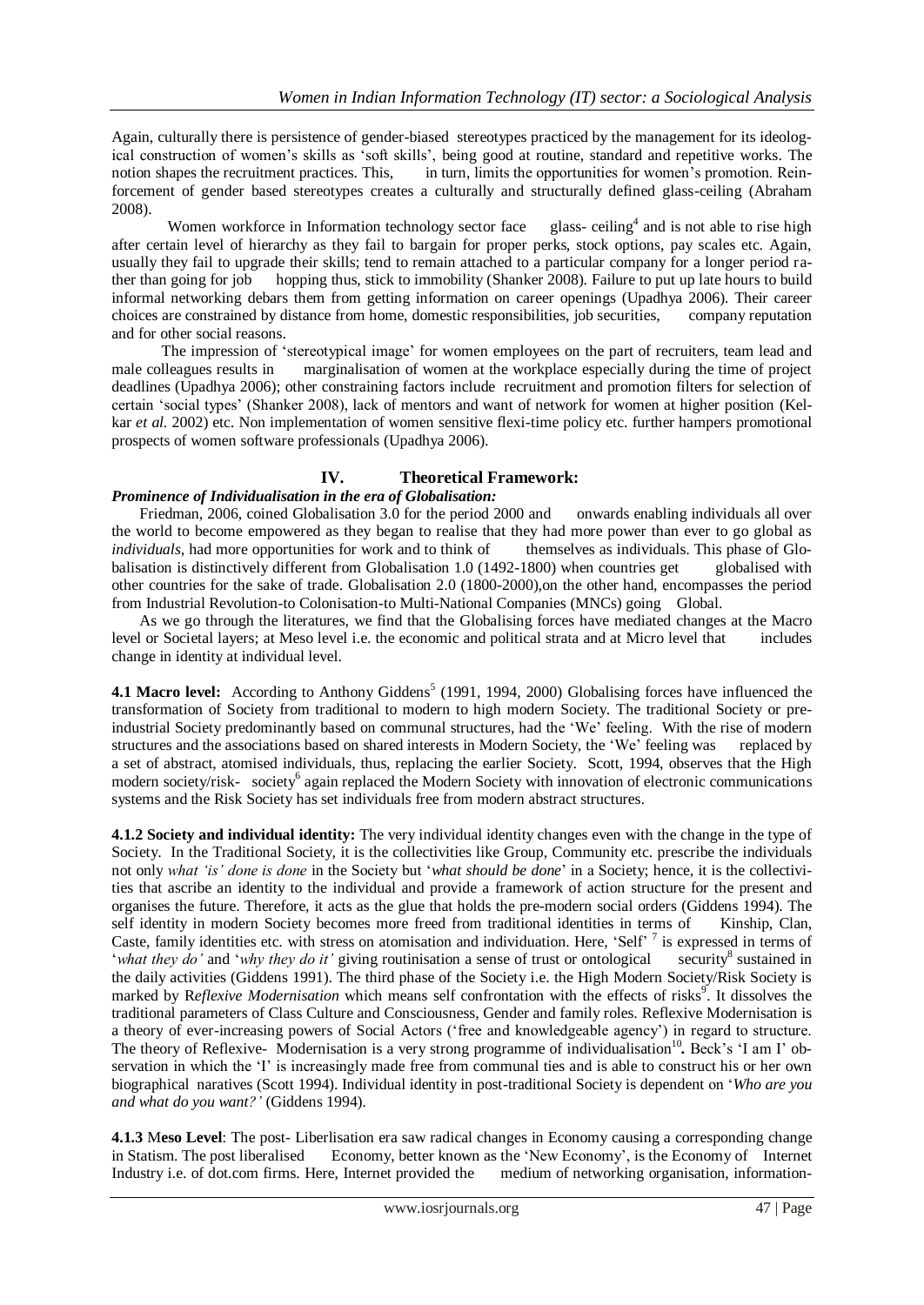processing and knowledge generation. It has transformed the old Economy to its global reach with the capacity to work as a unit in real time on a planetary scale (Castells 2001). This form of Economic Globalisation leads to a major transformation in territorial organisation of economic activity with geographic dispersal of firms and factories and virtualisation of economic activities is evident from the growing number of economic activities taking place in electronic space (Sassen 2006). Castells (1997) termed the new system of business organisation as the "Networ Enterprise" and is the situation where "networking logic based on working on-line with the networked units in real time". It advocates organisational flexibility of firms in contravention of rule-based mechanised Fordist structure. It encourages the deregulated, flexible post-Fordism way of production, management and marketing. Companies offer autonomy to workers by placing *Toyatism<sup>11</sup>* over *Toyalorism<sup>12</sup>* and demand more commitment for their business projects.

 Similarly, the present Service Economy with flexible pattern of employment, destandarised worksites, labour laws and working hours are altogether different from the traditional economic firms /public sectors that follow standarised working hours, labour contract and workplace that follows a predictable career pattern, salarisation of work, socialisation of production, full-time employment and greater bargaining power of Labour Unions (Beck 1998). The phenomena impacts the nature of the State from Welfare State to deregulated [declining significance of State and dominance of role of World Trade Organisation (WTO)/ MNCs] and denationalised State resulting in undermining Sovereignty and exclusive territoriality of the State because of cross-border flows and global telecommunications (Sassen 2006).

**4.1.4** *Labour market and Individualisation*: The de-traditionalised individuals of the High Modern Society are increasingly dependent on the labour market and the workforce becomes increasingly individualised. Beck, 1998, identifies the causes of individualisation of Service sector labour market in Germany as under:

- a) *Education*: Educated persons aspiring for individualised career opportunities towards upward mobility in the labour market become critical on hierarchal model at the workplace and against their own labour situation.
- b) *Mobility:* High mobility of the workforce leads to change of residence and employment. The resultant effect is the decline in social bonds with the family and the neighbourhood and increased dependence on Associations/Clubs.
- c) *Competition:* Individuality and uniqueness of one"s work and own accomplishments provide one"s competitive edge among the equals leading to individualisation.
- d) *Collective upward mobility and higher standards of living:* It refers to exclusive type of consumption and style of living, such as possession of private cars, undertaking of holiday travels etc. attaching an edge to an individual.
- e) *Juridification of labour relations:* With decline in Trade Union Organisation activities led affected individuals to defend their rights directly in the Courts.

Castells (1997) also notes that the Network Enterprises give more autonomy to workers by decentralisation of work tasks, segmenting work and coordinating it in an interactive network of communication in real time. This sets about disaggregated performance fragmented in their Organisation, divided in their collective action, more in competition with the colleagues, greater mobility of labour and enhanced individual capacity to bargain for income and incentives, thus, individualising work.

Carol and Vasavi (2006) find dimension of Indian software labour market as:

- *i) Mobility:* The software workforce is highly mobile geographically and between companies for its work and career within India and abroad.
- *ii) Flexibility*: The global and competitive nature of the IT industry requires flexibilisation of work process, organisation and employment (part-time or contract). Flexibility within the companies is maintained through 'resource management' systems where employees are classified as billable or non-billable resource.
- iii) *Individualisation*: Flexibility and mobility of the workforce lead to individualisation. Individualisation is defined as an orientation in which people centre their planning and actions around themselves based on their self-interest rather than around collectivities. The emergence of individualised employment relations among the software workers is due to absence of collective identity, high level of attrition and their tendency to build up careers by job hopping.

# **V. Micro level**

In the Network Enterprise, work-force is an important resource for productivity, innovation and competitiveness. The individual is dependent on labour market and it is the labour market that shapes the individual identity.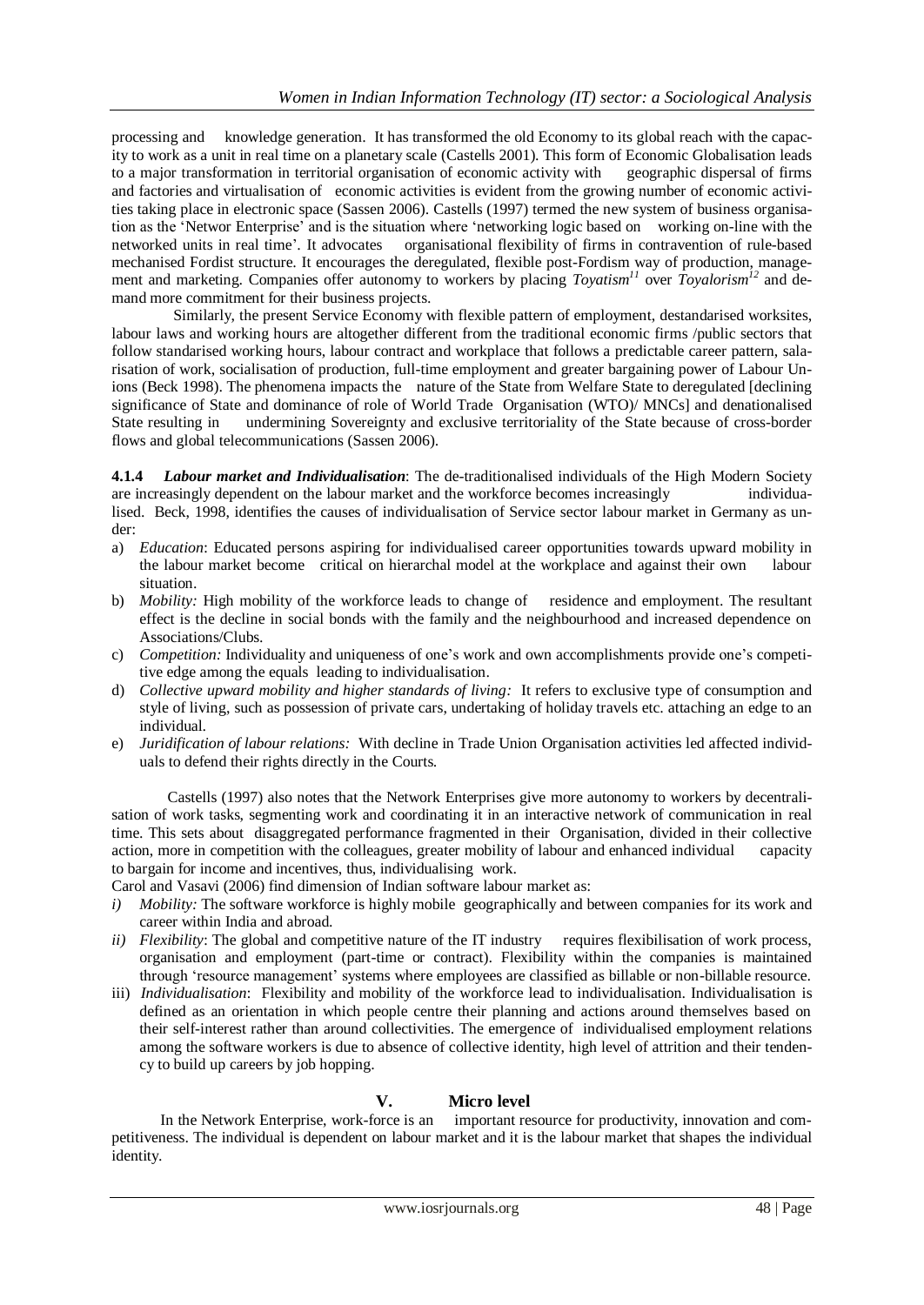Castells (1997) points out as to how self-programmable labour<sup>13</sup>, who works on Net, develop a distinct kind of identity<sup>14</sup> of self. Identity of people is increasingly organised not around "*what they do*" but on the basis of "*what they are, or believe they are*". The workforces need to match their portfolio careers. They are entrusted total commitment for the business projects i.e. they need to keep it up with their project-based work-lives that may necessitate expanded working hours. Henceforth, their identity is structured around binary logic based on in/out, switch on/off as individuals, groups, regions and countries and structured for fulfilling project goals of network. Therefore, the workforces do not develop any strong sense of local or national or organisational identity in relation to a particular firm. Consequently, a new system of social relationship emerges centered round the individual *i.e*. me-centered (tertiary relationships). It is a specific pattern of sociability *i.e.* individualised relationship to the society rooted in the individualisation of relationship within the workplace between the workers and the work process replacing primary relationships (embodied in families and communities) and secondary relationships (embodied in associations). The author points out that this leads to crisis in patriarchalism and traditional nuclear family. Castells (2001) further observes that the emergence of new pattern of sociability is centered on networked individualism where individuals build their networks, on-line and off-line, on the basis of their interests, values, affinities and projects.

#### **5.1 Female Workforce:-**

 Hochschild and Machung (1989) observed that in the earlier economy, female labour force has two shifts viz. the 1<sup>st</sup> shift in office and the  $2<sup>nd</sup>$  shift at home. But, actually, women more often juggle between three shifts i.e. Job, Childcare and Housework whereas the men juggle between jobs and childcare. Hochschild (1997) later propounded the idea of a "third shift" in conformity with the call for the New Economy. Longer working hours at the office in the first shift (at workplace) often encroach on the family time i.e. the second shift (at home) i.e. needs to be hurried and rationalised. The situation forces the parents to engage themselves in a "third shift" i.e. noticing, understanding and coping with the emotional consequences of the compressed second shift. Parents do make real effort to eliminate the "wasted time". The more attached they are to the world of work, the more its deadlines, its cycles, its pauses and interruptions shape their lives and the more family time is forced to accommodate the pressures of work. The problem of time bind causes shortfall of time for being devoted to private social relations (Hochschild 1997). Hochschild and Machung, 1989, raised concern over the fact that entrance of men into industrial work did not destabilise the family but the rise in female employment has increased the divorce rate. Hochchild speaks of "stalled revolution" as it puts strain on women while they change with the demands of workforce without corresponding change in other spheres; like inflexibility in the workplace *vis- avis* demands at home and men being adapt less to the changes. "Stalled revolution" has its root in the lack social arrangements that ease life for the working parents and men usually failing to share the second shift.

Beck (1998) points out that woman with equal educational opportunities followed by increased awareness of their positions, build up expectation of more equality and partnership in professional as well as family life, is in contradiction to both of labour market and male behaviour. Men and women in double-income model have two individual biographies- education, job and career. It results in conflicts between men and women in marriage to open up possibilities to choose (diverging professional mobility of spouses, division of housework and child care, type of contraception and sexuality). Process of individualisation makes men and women, released from traditional forms and ascribed gender roles, searching for a life of their own against equal educational opportunity for women. For about three decades the women"s life has been rendered like an "empty nest" by the use of contraceptive, family planning measures, legal termination of pregnancies etc. liberating them from traditional demand of motherhood. The child is viewed as an impediment in the individualisation process. It costs money and work. Deskilling of housework (technical automation and paid services) directs women towards work outside the home. Earning women, freed from lifelong support from husband, are exposed to the fragility of marital and family support leads to rise in divorce. The labour market, demands constant mobility of workforce without regard to personal circumstances as also market model of modernity imply a society without families and children. For women, marriage means renunciation of their career, responsibility for the children and co-mobility according to the professional destiny of their husbands (Beck 1998).

 Emerging individualisation phenomena of the labour market implies liberating women from patriarchal constraints. Walby Sylvia defines "*patriarchy as a system of social structures and practices, in which men dominate, oppress and exploit women'* (1991:21). She refers to the term "social structure" that predetermines every individual man in a dominant position and every woman in a subordinate one. Patriarchy, conceptualised at different levels of abstraction, exists as a system in social relations. There exists two major forms of patriarchy; private patriarchy based on household production that was dominant in the 19C, when individual patriarchs expropriated women"s labour and oppressed them. The other form is the public patriarchy that was predominant in  $20<sup>th</sup>$  C was the in public arena such as employment or state; where collective appropriation takes place. In both the private and public patriarchy, the principal patriarchal strategy was exclusionary and segregationist/subordinating respectively. Due to this strategy, she argues that men and women typically do not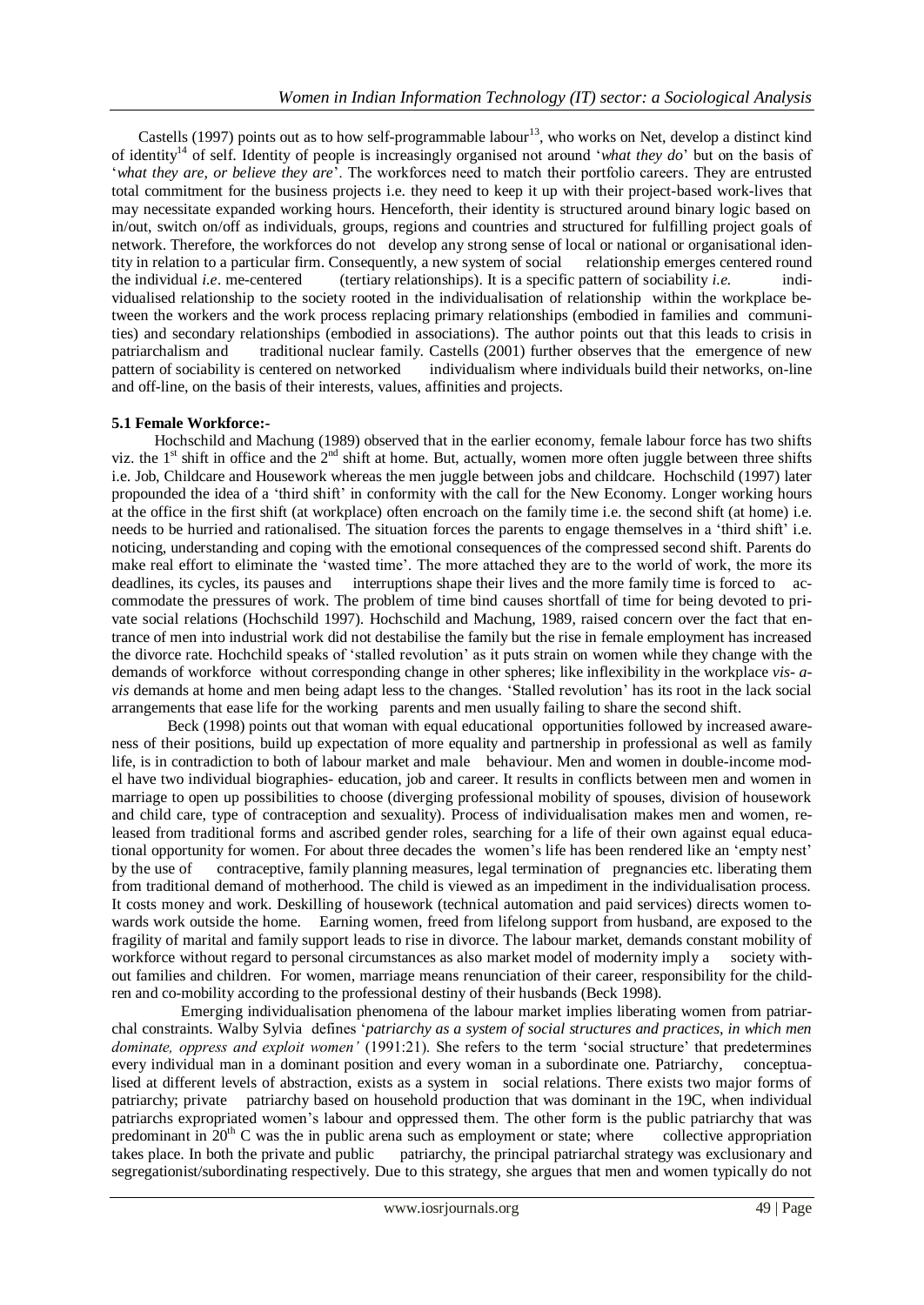work in the same occupations or industries. Women are not only concentrated in the lower grades of work (vertical segregation), but in different areas of work (horizontal segregation). Walby further cites, Hartmann, 1979<sup>15</sup>, who viewed patriarchal relation to be understood in terms of gender relations at the workplace. He distinguishes two patriarchal strategies in the workplace as exclusion and segregation. Exclusion strategy aimed at totally preventing women"s access to an area of employment, or to all paid employments and segregation aimed at separating women's work from that of men by treating the former beneath the later in respect of remuneration and status.

#### **Structural level model-forces of change through globalisation**



Source: Author's adaptation of the model

# **VI. Discussion**

In India the post-liberlisation era paved the way for the development of IT Industry. It has been the dream of many young job seekers to get into the sector. It has provided job opportunity for very young technical as well as non-technical graduates in a very comfortable and conducive office environment and with handsome pay-package together with prospects of foreign travel. It unfolds actually the American dream to the GenX middle class population including substantial part of women folk.

 This paper essentially starts with the objective question as to what extent women in IT enjoy opportunities and whether they are facing any kind of constraints.

 The secondary literature based on empirical study on women workforce in IT sector reveals that this sector has undoubtedly enhanced the social mobility and high work participation of women employees in catching up with the direct opportunities provided by IT. It has further enhanced the financial autonomy and bargaining capacity in the household decision-making process for the women. The individualising capacity practiced in the workplace helped in redefining traditional gender norms. Women working in IT have moreover, enhanced the "symbolic capital" that increases their social status in the marriage market as potential brides by re-defining feminity. Nayar (2007) observed that opportunities at the job market inspired female students to take up technical and professional courses to rise to the demands of the labour market. Carol, 2006, points out that women in this sector are able to break technical arena, which has so long being a male bastion. Clark and Shekher (2007) again points out that the effects of this "IT" hype resulted in double-income family replacing the single "male breadwinner" model. Parents now tend to "give equal importance to girls" education like that of their boys to enable girls to pursue their own career and financial independence rather than being dependent on others in the family for playing the roles of housewives and mothers. Women feel themselves empowered vis-à-vis disempowerment of their parents, since they were unable to achieve the careers, they desired, although they have education, extends a positive demonstrative effect.

Women gradually prefer to work outside home in an attempt to improve upon their social position ra-

ther than bearing with dependency and coercion in the family (Kelkar and Nathan 2002).<br>The literatures reveal that though at the policy level 'the principle of Equal opportunity' for women's em-The literatures reveal that though at the policy level 'the ployment is slated to be followed, yet the field studies show that in practice women stagnate at certain lower hierarchy ranks such as entry and middle level in the job ladder and concentrated in certain specific areas like HR, Call centers, marketing, financial sector etc. The results reflect that the gender relation at the workplace projecting certain kind of stereotypical image of women workforce and societal constraints force them in experiencing glass- ceiling causing over-representation in certain job segments in the lower rung while there is scant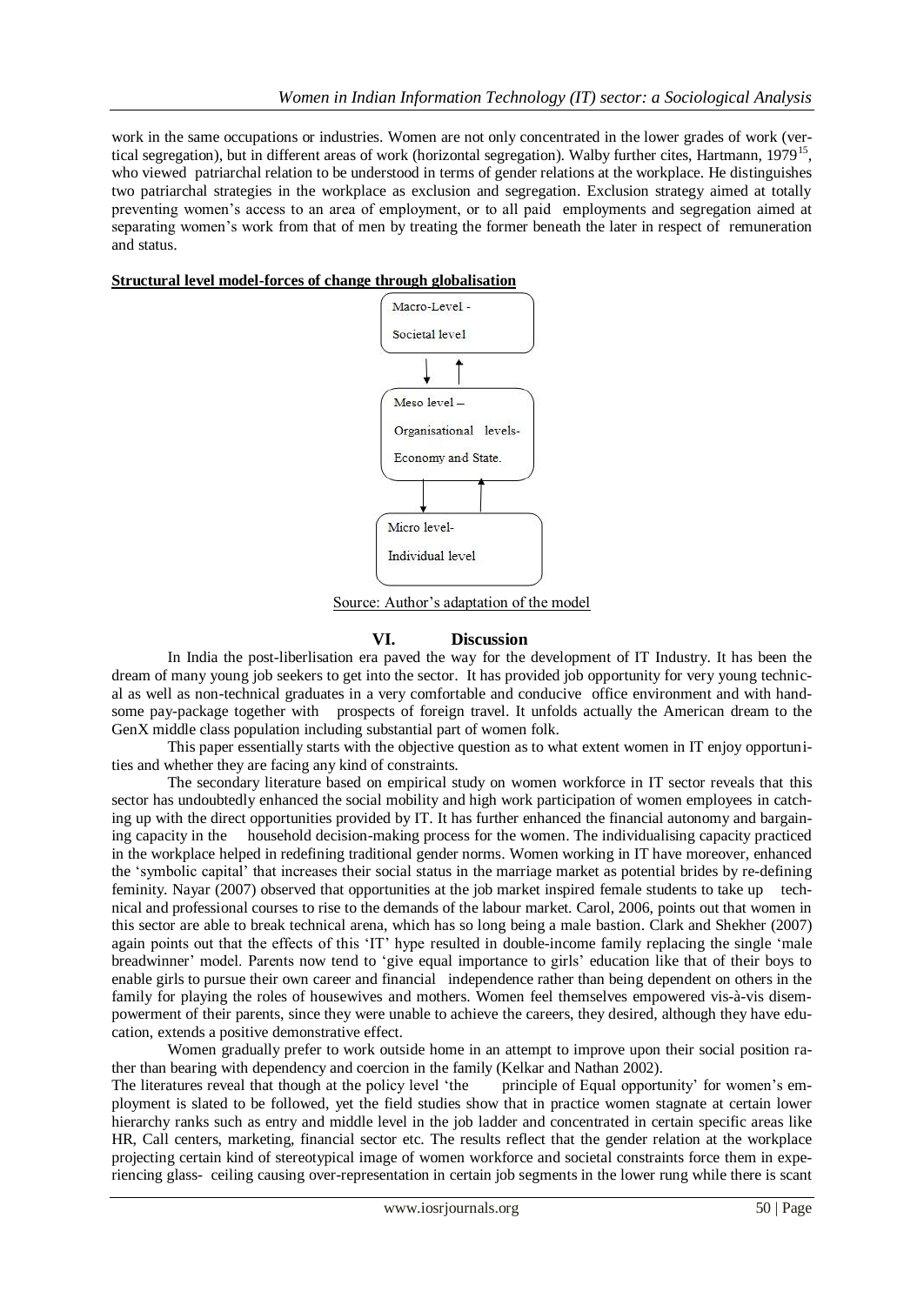representation of women in the top level of the hierarchy. To sum up, the theoretical framework starts with the globalising forces having changed the society from traditional to modern and from modern to high modern societies at Macro level and how the very context of individual identity is changing by holding tradition in limbo. We have already observed as to how Globalisation has changed the economic institution and political fervor to suit the need of the market at Meso level. The dimension of labour market has strong impact on the workforce in liberating Individualising phenomenon. At micro level, the discussion highlights as to how an informed labour market shapes the identity of individual where 'I' is an important component and improvises social relations.

Individualisation of women workforce in the workplace has liberated them from traditional gender roles and ascribed demands. This again, exposes them to the risks of divorce, intra family conflict and even destabilising the family. It has also been seen that the work-place constraints for women employees includes, inter alia, patriarchal relation is in existence in the form of exclusion and segregation though not intended at inter alia, patriarchal relation is in existence in the form of exclusion and segregation though not the policy level set up.

The entire discussion leaves with the question "Are women in IT sector in India, is liberated or is still in patriarchal bindings"?

# **VII. Way forward:**

The entire discussion forum opens up many arenas where future research may be carried out. The future research may look into the transition from tradition to modernity or the whole gamut of private/public patriarchy that the women workforce unravels. Also, the risks or effects of this change may well be gauged.

#### **Notes**:

- 1. The software services industry is often referred to generically as the "IT" (Information Technology) industry, although technically "IT" includes hardware as well as software. But in India it is popularly called software industry.
- 2. NASSCOM-Mencher Report, 2009 and Shanker, 2008.
- 3. The term "glass ceiling" gained momentum in 1980s when the issue of gender difference in career and under-representation in senior management gained prominence. Arflen *et al*. (2004) defines it like glass walls that restrict women to certain fields and positions, such as human resource management and other staff duties. Women are held back from corporate advancement due to lack of informal network of commu-<br>nications, prejudiced male preconceptions and stereotyping of women in certain organisation. nications, prejudiced male preconceptions and stereotyping of women in certain
- 4. Shanker, 2008 quotes Wajcman, 1998 for definition of "glass ceiling" referring to the invisible barriers obstructing women"s promotional opportunities, impeding the women"s upward mobility beyond the middle level of management. "Glass ceilings" for women were the consequence of gap between policies and their actual implementations. She further asserted that "glass ceilings" could be determined at the "structural level"/formal level i.e. at the level of organisational practices or at symbolic level i.e. "informal barriers" i.e. in facilities, signs and actions by which gender differences are performed and made visible.
- 5. *Vide* Giddens A (1991): Modernity and Self identity; Self and Society in Late Modern Age; Giddens A.(1994): "Living in a post Industrial Society" in Beck, Giddens and Scott edited book; Giddens A (2000): Runaway World; for further discussion.
- 6. The term "risk society" used by Beck (1998) denotes radicalistion of modernity which breaks up promise and contour of industrial society giving rise to the risk society.
- 7. Self, as reflexively understood by a person, in terms of her or his biography (Giddens, 1991)*.*
- 8. Ontological security is a stable mental state derived from a sense of continuity in regard to the events in one's life (Giddens, 1991)*.*
- 9. Risk refers to probability and uncertainty. "Risk refers to hazards that are actively assessed in relation to future possibilities. Risk is perceived in a society which is future oriented –which sees the future precisely as a territory to be conquered or colonised. Risk presumes a society that actively tries to break away from its past" (Giddens 2000).
- 10. Individualisation refers to certain subjective-biographical aspects of the civilisation process. Individualisation expectations are aroused in the form of a desire for a "life of one"s own (in material, temporal and spatial terms and in structuring social relationships) resulting in search of social and personal identities and commitments in detraditionalised culture. It contradicts the process of socialisation (Beck 1998).
- 11. "Toyatism" emphasise on flat management hierarchy or horizontal cooperation i.e. consensusbuilding, cooperative model of team-work, greater autonomy of decision of the worker and prioritised process not tasks.
- 12. Taylorism implies vertical integration and social and technical division of labour.
- 13. Self-programmable labour is a highly educated networker, i.e. who works by networking and works on the net and their unit of work is the project (Castells 1997).